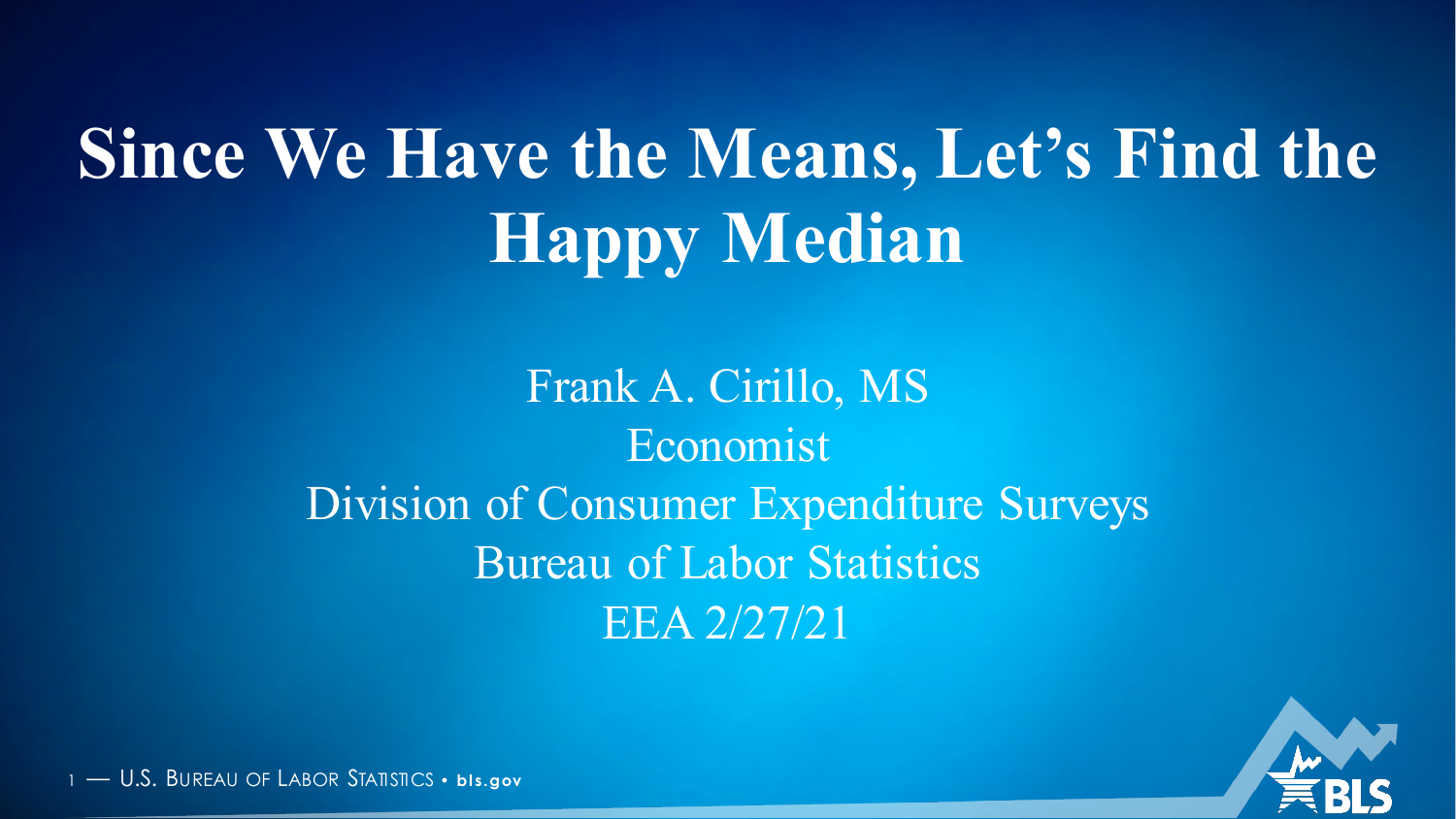### **Introduction**

■ When looking at data, the way we present it frames our understanding of the world around us.

- Hypothetically, if New York City has a homicide rate of 1 per 100,000 people in April 2019 and in May of 2019 it has a homicide rate of 2 per 100,000 people, it would be true to say that there was a 100% increase in the homicide rate from April to May. However, it would also be true to say that the homicide rate increased by 1 in 100,000 people from April to May 2019.
- A headline stating, "Homicide rates double in NYC from April to May" gets a lot more clicks than "Homicide rate increases by 1 per 100,000 people from April to May"

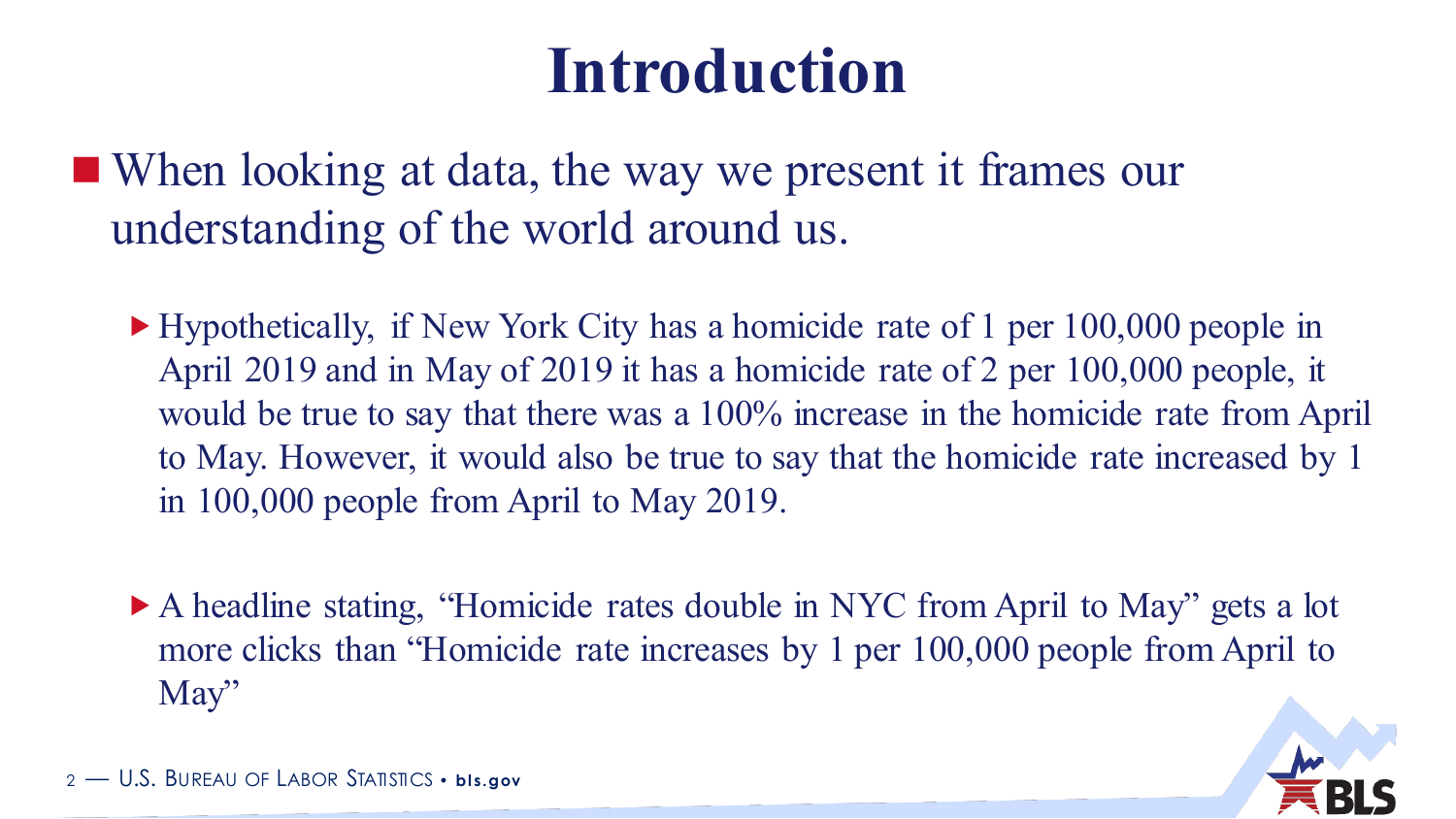### **The CE Connection**

- How does this relate to BLS Consumer Expenditure Surveys (CE) data?
- When we publish annual and semi annual reports, we decide how to frame and present our data. This can affect how the outside world perceives and reports on issues pertaining to Consumer Expenditure Data.
- <sup>3</sup> U.S. BUREAU OF LABOR STATISTICS **bls.gov** ■ All data and calculations in today's presentation were made with internal CE Microdata; replicating with CE Public-use microdata files might yield slightly different results.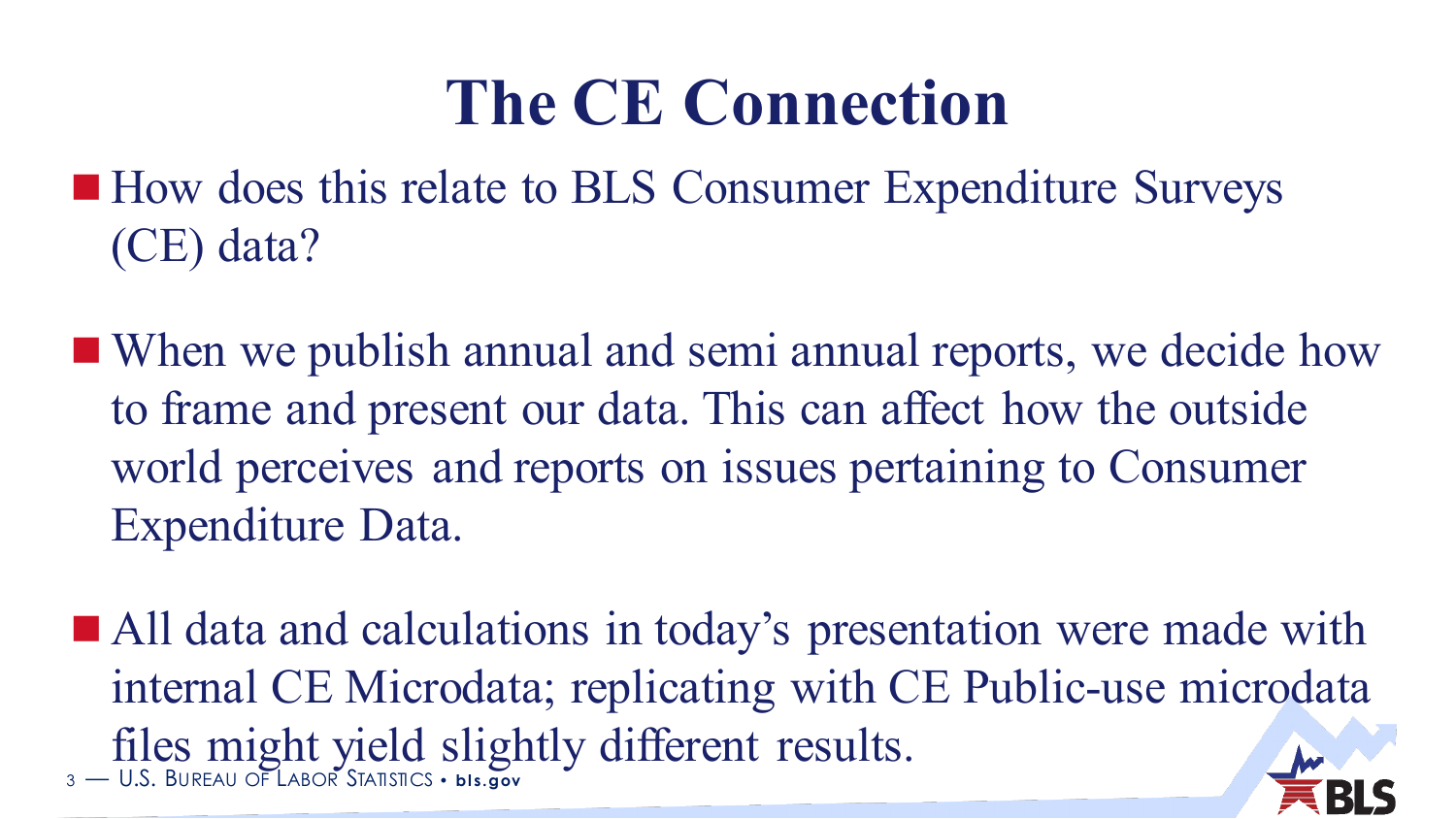### **Medians vs Means**

- Currently, the CE program only reports mean values for the data we collect and release in our tables and annual reports. These mean values include null values for consumers who don't report any purchase of that item.
- What if there was another way to present our data, what would that show us?
- Medians are another measure of centrality that have distinct advantages and disadvantages compared to means.

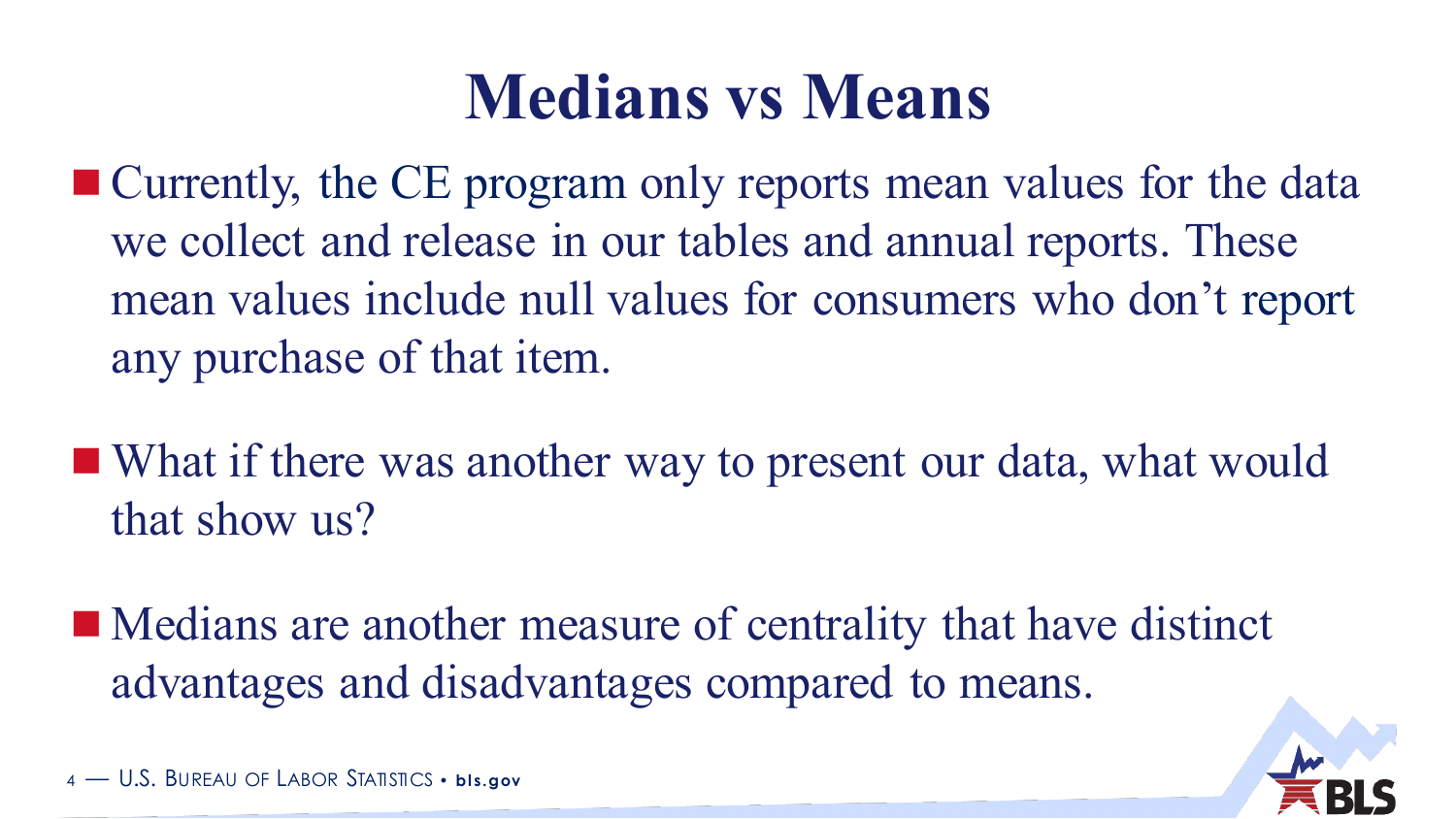### **Outliers**

- One of the advantages of using medians over means is the lack of sensitivity to outliers.
- Means can be highly sensitive to extreme values on either end of data sets and this bias is reflected in the mean value.
- Medians on the other hand, are resistant to outliers, meaning you can get a more representative picture of the data using medians when outliers are included in your data.
- $\blacksquare$  For example, if you take the numbers 0 through 10 as your sample, the mean and the median are both 5. But if you change the 10 to 1,000, the mean jumps to 95 while the median is unchanged.

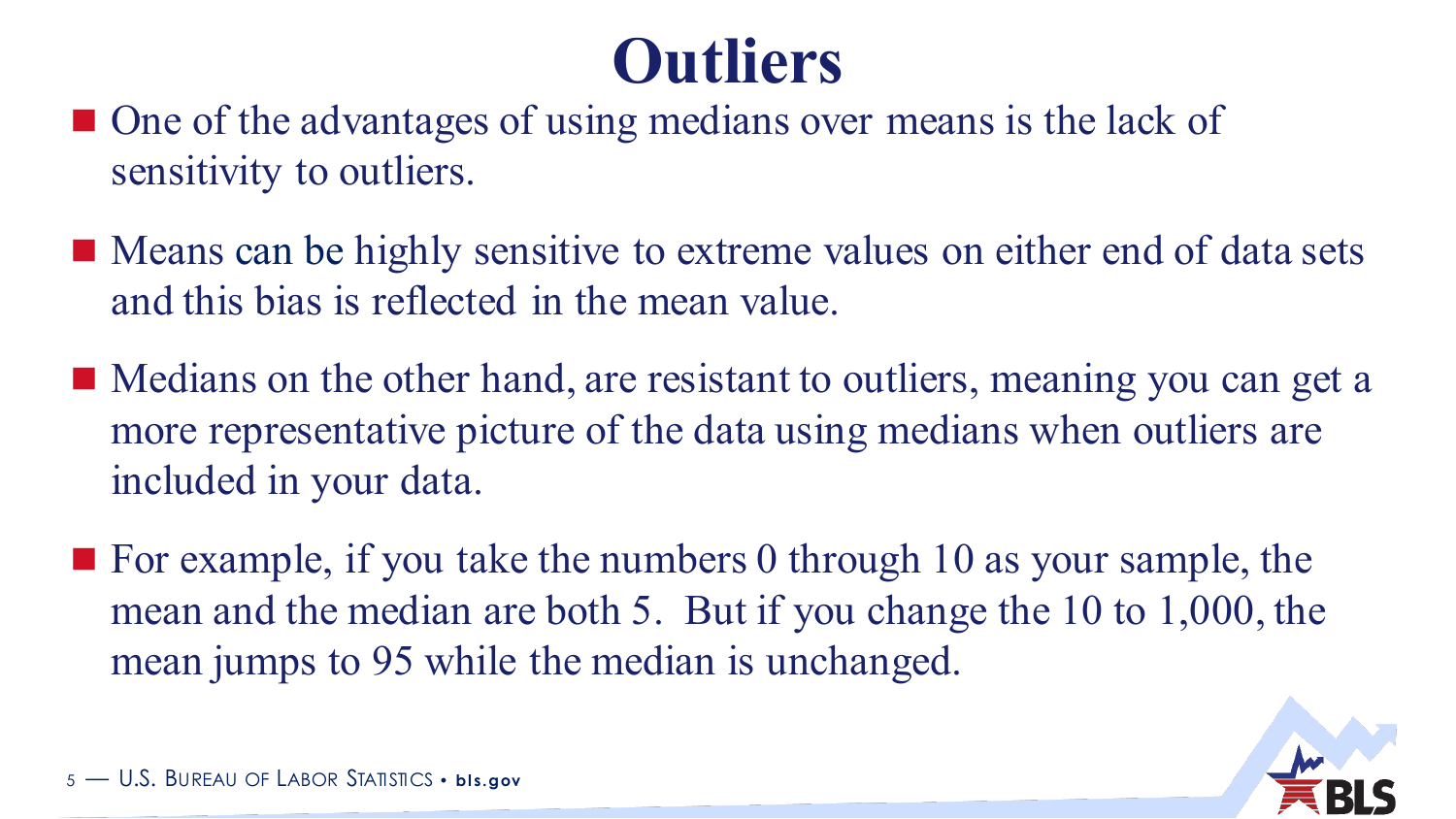# **Population Distribution**

- **Another advantage of using** medians compared to means is how they are affected by skewed data sets.
- Means are pulled up or down depending on the skew of the data where as medians maintain a more stable representation of the data as shown in chart 1.



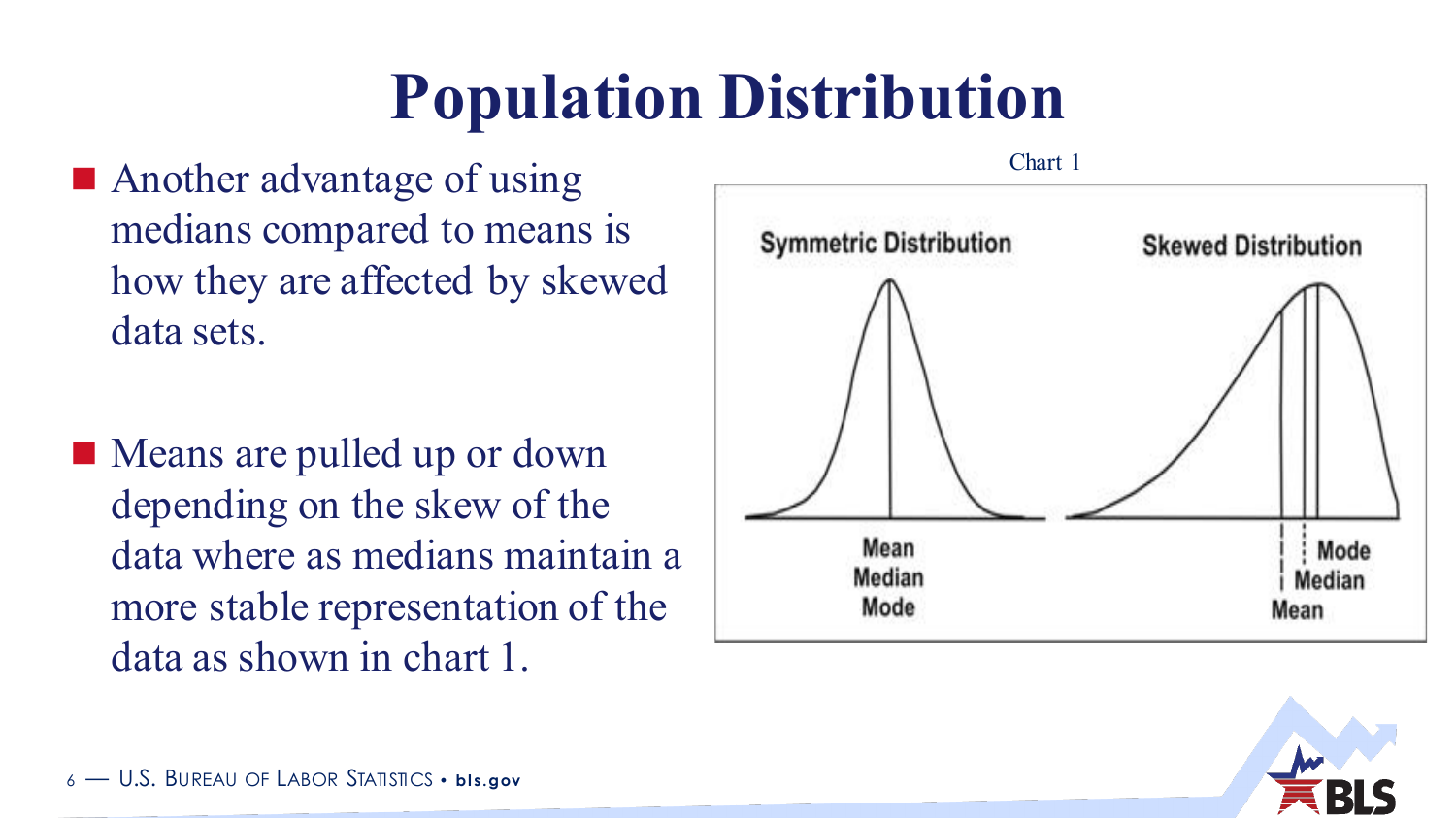# **Percent Reporting**

- When sampling a large group of respondents, many times you will have null or 0 values for certain reported categories, and the CE data are no exception.
- Currently, CE includes null values in our mean calculations. This creates a problem if we were to adapt medians as a new measure of our data.
- $\blacksquare$  For any category that does not have at least 50% of respondents reporting, the median value will be 0. For this reason we will use this value (50% reporting) as a bench mark when looking for medians in CE data.
- We can also compare the median and mean values of only those consumers who reported data for certain categories to see if the reported values skew in any direction.

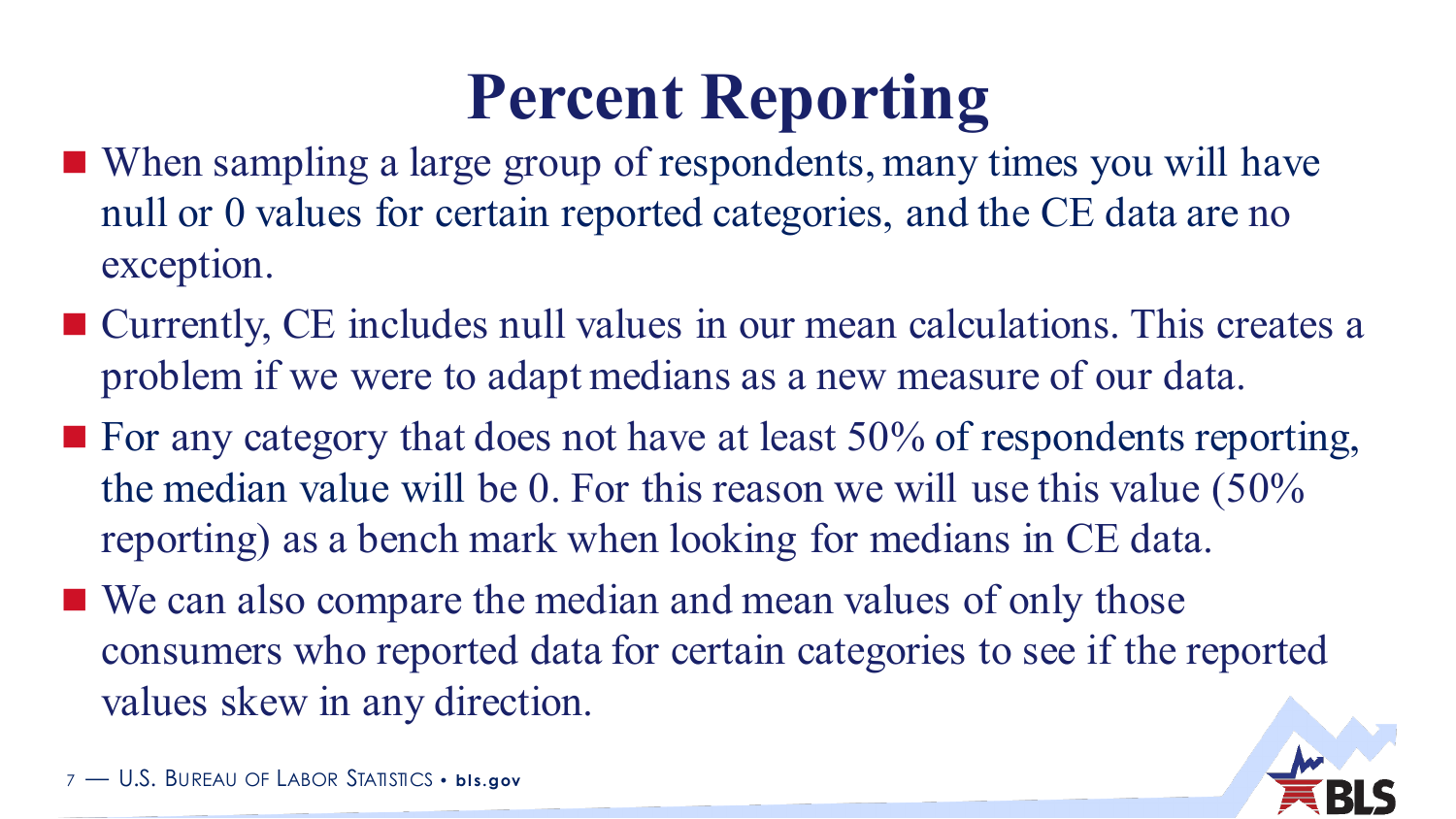#### **All 2019 categories with percent reporting >50%**

| Category                                                                                                                                                                                                                                                                                                                                                                                                                                                                                                                                                                                                                                                                                                                                                                                                                                                                                                                                                                                                                                 | % reporting Category |                                          | % reporting Category |                                                                | % reporting |
|------------------------------------------------------------------------------------------------------------------------------------------------------------------------------------------------------------------------------------------------------------------------------------------------------------------------------------------------------------------------------------------------------------------------------------------------------------------------------------------------------------------------------------------------------------------------------------------------------------------------------------------------------------------------------------------------------------------------------------------------------------------------------------------------------------------------------------------------------------------------------------------------------------------------------------------------------------------------------------------------------------------------------------------|----------------------|------------------------------------------|----------------------|----------------------------------------------------------------|-------------|
| Bakery products [D]                                                                                                                                                                                                                                                                                                                                                                                                                                                                                                                                                                                                                                                                                                                                                                                                                                                                                                                                                                                                                      | 65.16                | Fruits and vegetables [D]                | 73.03                | Pensions and Social Security [I]                               | 77.21       |
| Cable and satellite television services<br>$[1] % \begin{center} % \includegraphics[width=\linewidth]{imagesSupplemental_3.png} % \end{center} % \caption { % Our method shows the method of the method. % Note that the method shows the method of the method. % Note that the method shows the method of the method. % Note that the method shows the method of the method. % Note that the method shows the method of the method. % Note that the method shows the method of the method. % Note that the method shows the method of the method. % Note that the method shows the method of the method. % Note that the method shows the method of the method. % Note that the method shows the method of the method. % Note that the method shows the method of the method. % Note that the method shows the method of the method. % Note that the method shows the method of the method. % Note that the method shows the method of the method. % Note that the method shows the method of the method. % Note that the method shows$ | 56.66                | Gasoline [I]                             | 88.61                | Personal care services [I]                                     | 60.17       |
| Cellular phone service [I]                                                                                                                                                                                                                                                                                                                                                                                                                                                                                                                                                                                                                                                                                                                                                                                                                                                                                                                                                                                                               | 76.9                 | Gasoline, other fuels, and motor oil [I] | 89.57                | Personal insurance and pensions [I]                            | 83.4        |
| Cereals and bakery products [D]<br>Computer information services                                                                                                                                                                                                                                                                                                                                                                                                                                                                                                                                                                                                                                                                                                                                                                                                                                                                                                                                                                         | 70.75                | Health insurance [I]                     | 76.41                | Personal taxes (contains some imputed<br>values) $[I]$         | 81.72       |
| $(internet)$ [I]                                                                                                                                                                                                                                                                                                                                                                                                                                                                                                                                                                                                                                                                                                                                                                                                                                                                                                                                                                                                                         | 72.85                | Housekeeping supplies [D]                | 52.12                | Property taxes [I]                                             | 62.61       |
| Dairy products [D]                                                                                                                                                                                                                                                                                                                                                                                                                                                                                                                                                                                                                                                                                                                                                                                                                                                                                                                                                                                                                       | 67.39                | Income after taxes [I]                   | 99.89                | Shelter [I]                                                    | 97.82       |
| Deductions for Social Security [I]                                                                                                                                                                                                                                                                                                                                                                                                                                                                                                                                                                                                                                                                                                                                                                                                                                                                                                                                                                                                       | 76.84                | Income after taxes [I]                   | 99.8                 | State and local income tax (imputed) [I] 62.18                 |             |
| Electricity (owned home) [I]                                                                                                                                                                                                                                                                                                                                                                                                                                                                                                                                                                                                                                                                                                                                                                                                                                                                                                                                                                                                             | 62.36                | Lunch $[D]$                              | 52.46                | State and local income taxes [I]                               | 62.18       |
| Electricity [I]                                                                                                                                                                                                                                                                                                                                                                                                                                                                                                                                                                                                                                                                                                                                                                                                                                                                                                                                                                                                                          | 91.71                | Meats, poultry, fish, and eggs [D]       | 66.21                | Telephone services [I]                                         | 87.77       |
| Estimated market value of owned home<br>$[1] % \includegraphics[width=0.9\columnwidth]{figures/fig_10.pdf} \caption{The graph $\mathcal{M}_1$ is a function of the number of times, and the number of times, and the number of times, are indicated with the number of times, and the number of times, are indicated with the number of times, and the number of times, are indicated with the number of times, and the number of times, are indicated with the number of times, and the number of times, are indicated with the number of times, and the number of times, are indicated with the number of times, and the number of times, are indicated with the number of times, and the number of times, are indicated with the number of times, and the number of times, are indicated with the number of times, and the number of times, are indicated with the number of times, and the number of times, are indicated with the number of times, and the number of times, are indicated with the number of times$                 | 63.69                | Miscellaneous foods [D]                  | 72.78                | Utilities, fuels, and public services [I]                      | 97.19       |
| Estimated monthly rental value of<br>owned home [I]                                                                                                                                                                                                                                                                                                                                                                                                                                                                                                                                                                                                                                                                                                                                                                                                                                                                                                                                                                                      | 63.8                 | Money income before taxes [I]            | 99.76                | Vehicle insurance [I]<br>Vehicle rental, leases, licenses, and | 73.09       |
| Federal income tax (imputed) [I]                                                                                                                                                                                                                                                                                                                                                                                                                                                                                                                                                                                                                                                                                                                                                                                                                                                                                                                                                                                                         | 76.12                | Net change in total liabilities [I]      | 57.89                | other charges [I]                                              | 53.67       |
| Federal income taxes [I]                                                                                                                                                                                                                                                                                                                                                                                                                                                                                                                                                                                                                                                                                                                                                                                                                                                                                                                                                                                                                 | 76.12                | Nonalcoholic beverages [D]               | 59.42                | Wages and salaries [I]                                         | 75.23       |
| Fresh fruits [D]                                                                                                                                                                                                                                                                                                                                                                                                                                                                                                                                                                                                                                                                                                                                                                                                                                                                                                                                                                                                                         | 56.29                | Other dairy products [D]                 | 54.75                | Water and other public services [I]                            | 67.04       |
| Fresh milk and cream [D]                                                                                                                                                                                                                                                                                                                                                                                                                                                                                                                                                                                                                                                                                                                                                                                                                                                                                                                                                                                                                 | 50.46                | Owned dwellings [I]                      | 64.16                | Water and sewerage maintenance [I]                             | 59.79       |
| Fresh vegetables [D]                                                                                                                                                                                                                                                                                                                                                                                                                                                                                                                                                                                                                                                                                                                                                                                                                                                                                                                                                                                                                     | 56.36                |                                          |                      |                                                                |             |

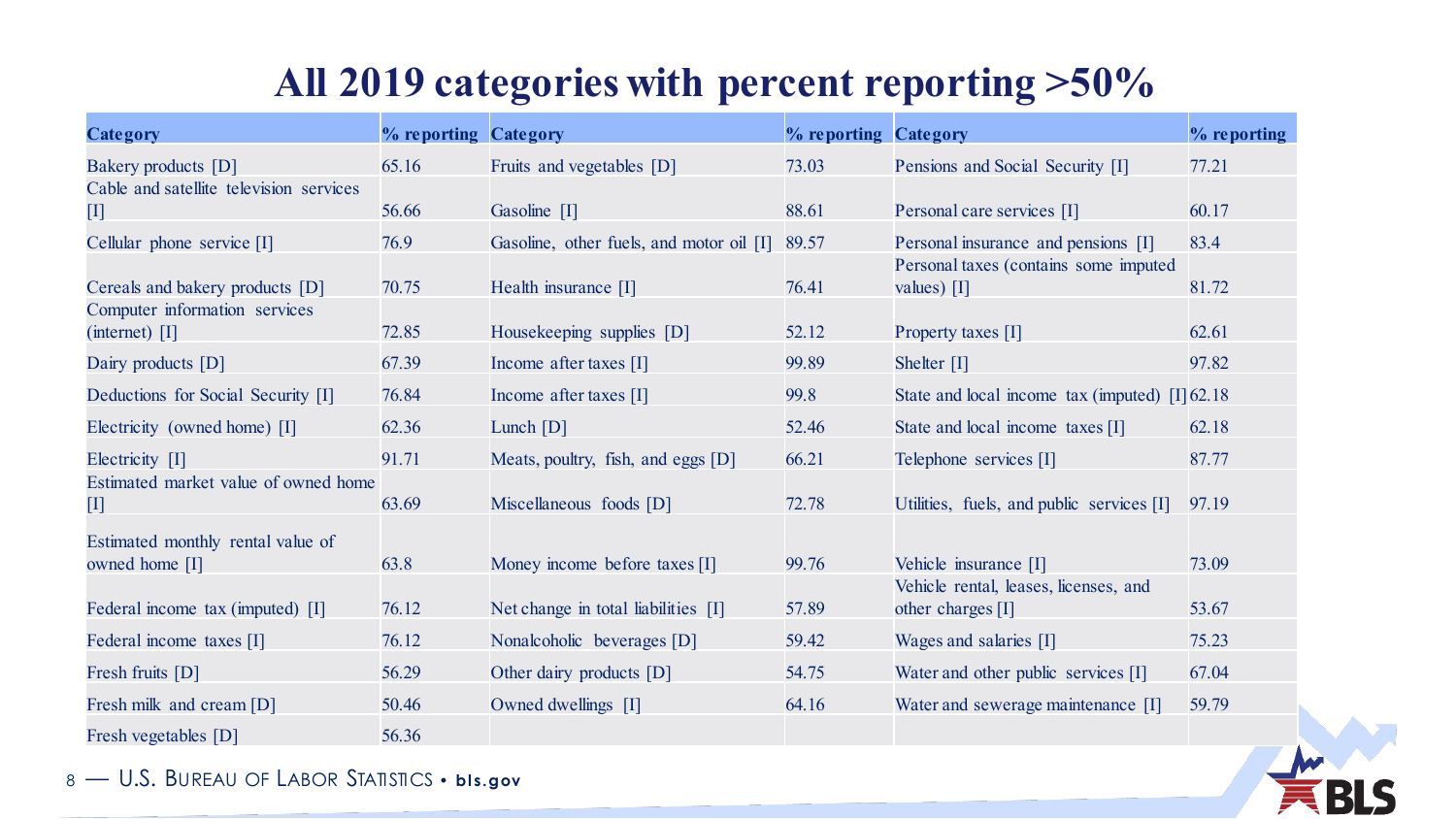### **Ease of Use**

- Mean values have a few advantages that medians do not have, mainly the ability to sum mean values of smaller groups to easily calculate the mean value of a larger group made up of the smaller groups.
- For example, adding the means of Fresh Milk, Cream, Butter, Cheese, Ice Cream and related products, other dairy products, and Miscellaneous diary products yields the mean of Diary products.
- In terms of general use, medians have no other functional downside compared to means and shouldn't be substituted in lieu of means.
- Medians should be used to complement means to show a more holistic picture of CE data. Let's look at a few examples of this.

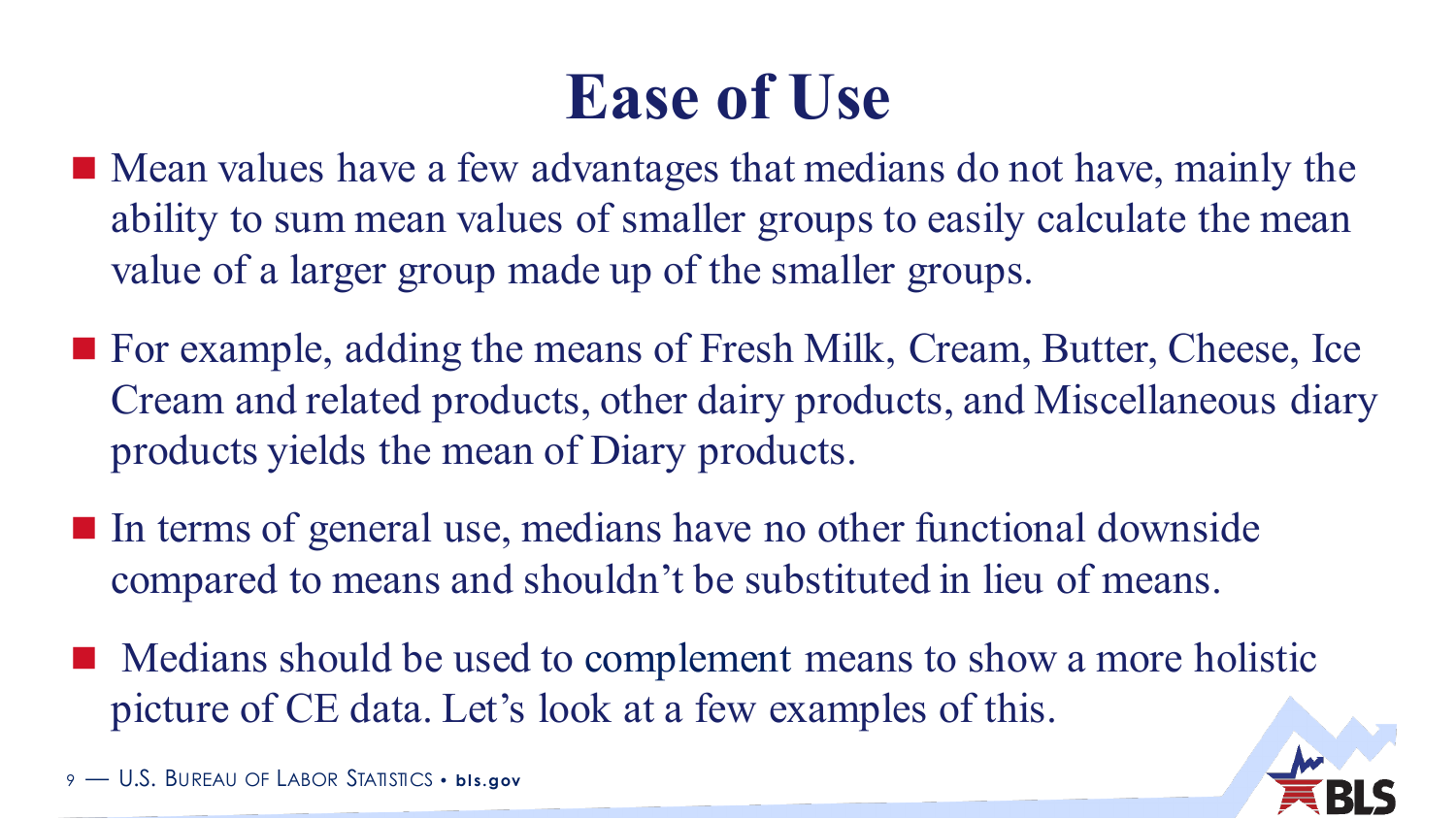# **Apples (UCC=110110)**

| $2019$ AllCUPrePub $\vert$ Apples |           | $\sqrt{2019}$ Diary Data                                   | $\sqrt{\text{Apples}}$ | $\vert$ Apples (purchasers only) $\vert$ |
|-----------------------------------|-----------|------------------------------------------------------------|------------------------|------------------------------------------|
| <b>Yrly Mean est.</b>             | \$43.71   | <b>Yrly Median est.</b>                                    | <b>SO</b>              | \$207.48                                 |
| Mean (purchasers)                 | S255.61   | Otly Median est. $\int 80 (10,682)^a \int 51.87 (1,908)^b$ |                        |                                          |
| Percent reporting                 | $17.10\%$ | Medians percent reporting                                  |                        | 17.86% $(b/a)$                           |

- To illustrate the problem of using a universal classification code (UCC) with a percent reporting under 50%, consider apples. The mean expenditure value for all consumer units (CU) on apples in 2019 was \$43.71 while the median value was \$0. However, the median of apple purchasers was \$207.48 while the mean value of all purchasers was \$255.61. (43.71/0.1710)
- What does this tell us about the distribution of apple consumption, how much apple purchasers pay, or what the average consumer spent on apples in 2019, etc.?

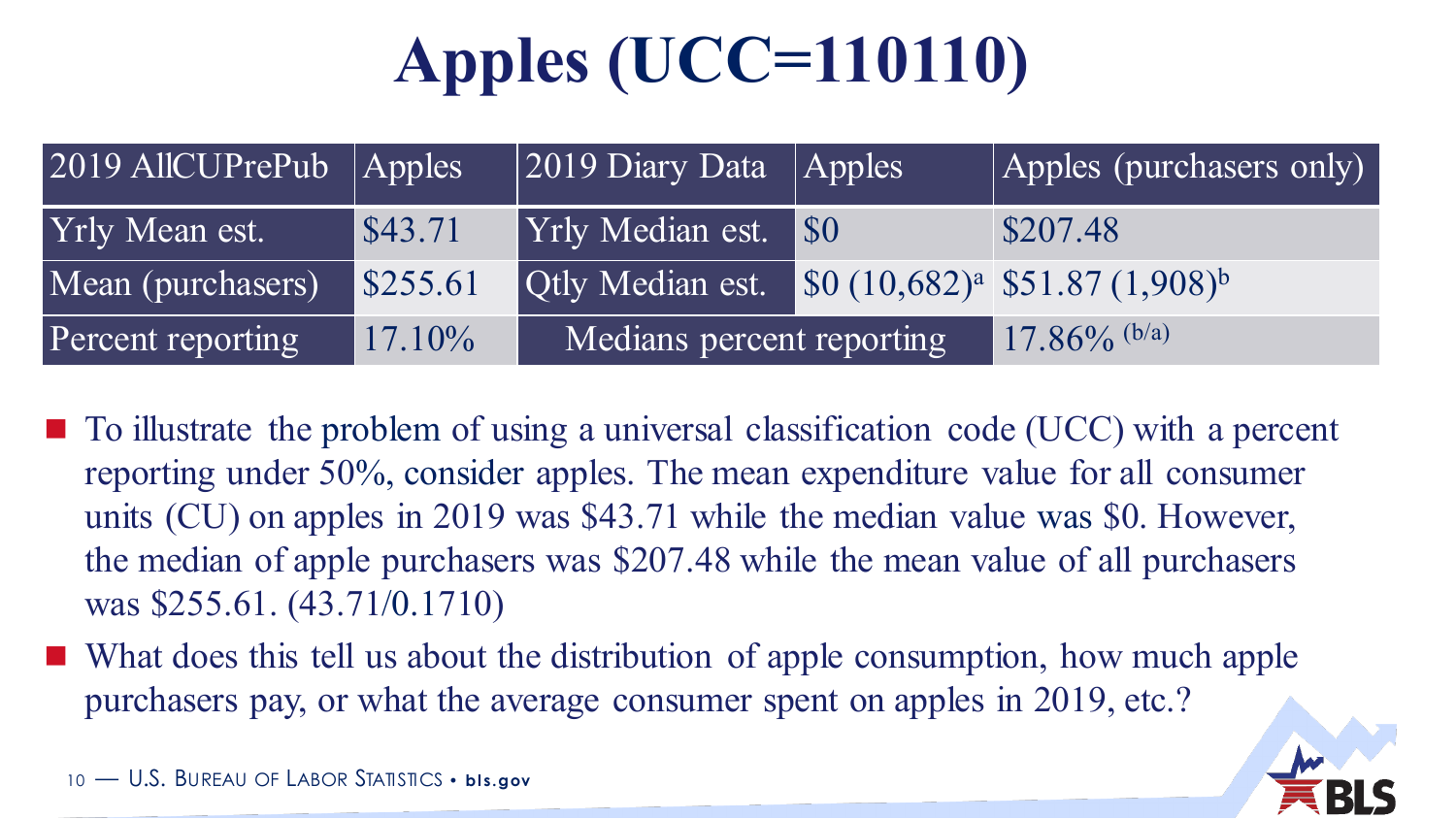# **Cellular Phone Service (270102)**

| $2019$ AllCUPrePub $ CPS $ |           | $ 2019$ Interview Data $ CPS $ |                                            | CPS (purchasers only) |
|----------------------------|-----------|--------------------------------|--------------------------------------------|-----------------------|
| <b>Yrly Mean est.</b>      |           | \$1,218.08 Yrly Median est.    | \$760.00                                   | $\$\,1,080.00$        |
| Mean (purchasers)          |           | \$1,583.98 Qtly Median est.    | $$190.00 (24,956)^a$ \$270.00 $(19,197)^b$ |                       |
| Percent reporting          | $76.90\%$ | Medians percent reporting      |                                            | $76.92\%$ (b/a)       |

- Cellular Phone Service (CPS) on the other hand did have a percent reporting above 50%. When taking the median value of CPS we get something much more representative than with apples. Our median is \$760 while our mean is \$1,218.08
- If you look closely at the data you will realize that the median value of CPS purchasers alone (\$1,080.00) was actually significantly lower than the mean value of purchasers (\$1,583.98)
- This shows that outlier values on the top end of our data or perhaps a heavy upper tail, skew our mean value in the extreme.
- <sup>11</sup> U.S. BUREAU OF LABOR STATISTICS **bls.gov**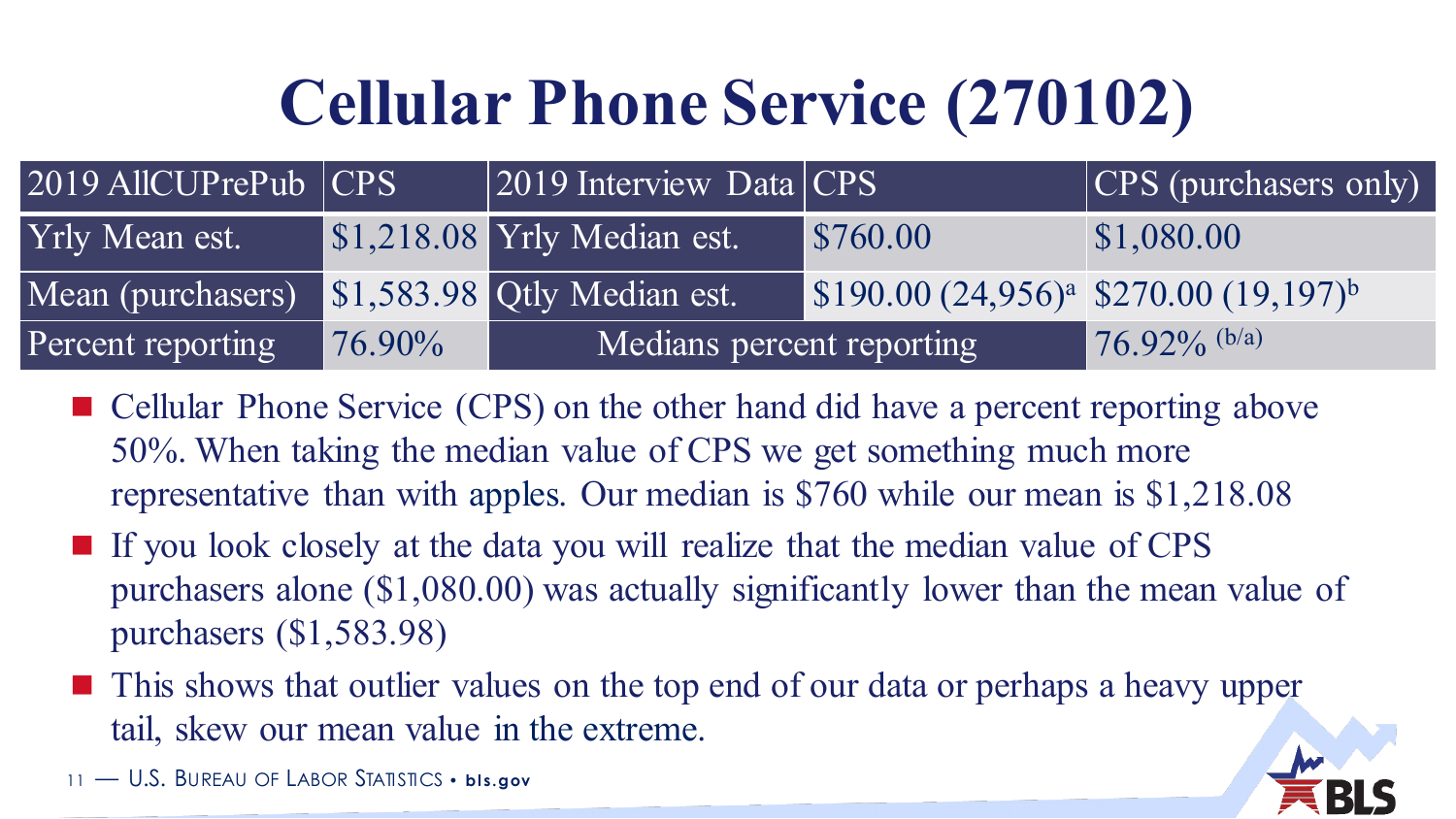### **Fresh Milk and Cream**

#### **Fresh Milk, All types(090110) and Cream (090210)**

| 2019 AllCUPrePub FM&C 2019 Diary Data FM&C                                                             |           |                                   |  | $\sqrt{\text{FM}\&C}$ (purchasers only) |
|--------------------------------------------------------------------------------------------------------|-----------|-----------------------------------|--|-----------------------------------------|
| Yrly Mean est.                                                                                         |           | \$140.39 Yrly Median est. \$51.48 |  | \$206.96                                |
| Mean (purchasers) \$278.22 Qtly Median est. \$12.87 (10,682) <sup>a</sup> \$51.74 (5,455) <sup>b</sup> |           |                                   |  |                                         |
| Percent reporting                                                                                      | $50.46\%$ | Medians percent reporting         |  | $\frac{151.07\%}{b/a}$                  |

- Unlike the prior examples, this category, Fresh Milk and Cream (FM&C) contains 2 UCC's as well as a percent reporting above 50%.
- When comparing the median value of \$51.48 for all consumers to the mean value of \$140.39, there is very noticeable difference. The mean of all consumers is almost 3 times larger than the median value of all consumers. However, the median value of purchasers, \$206.96, is actually pretty similar to the mean value of purchasers, \$278.22.
- In this case means can be a more accurate measure of centrality for FM&C, but medians can still be useful to check how much outliers are influencing the mean purchasers value. In this case, the mean purchasers value is not very different from the median purchasers value.

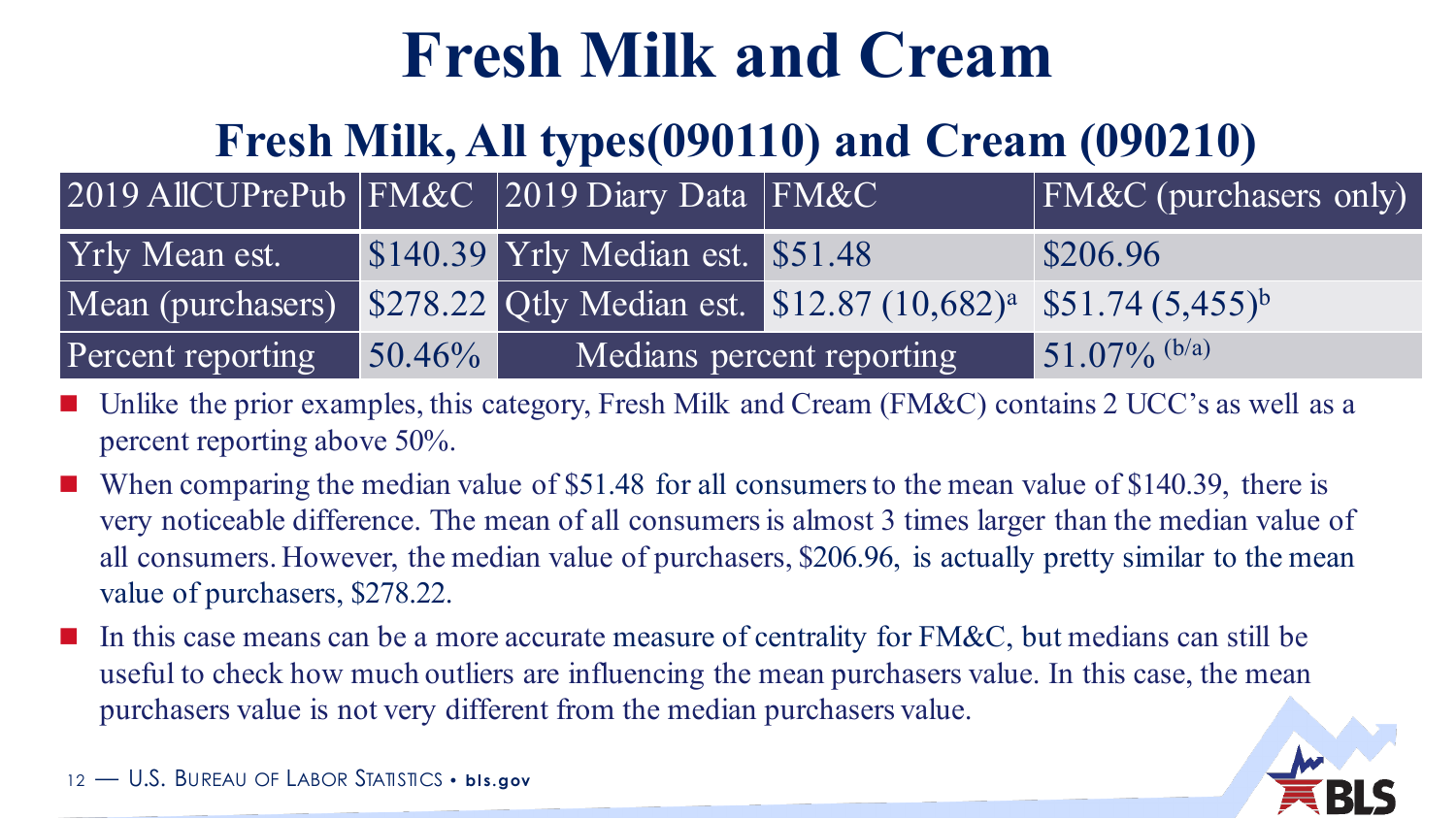## **Income Before Taxes (980000)**

|                       |          | 2019 AllCUPrePub   Income before taxes 2019 Interview Data Income before taxes |                                   |
|-----------------------|----------|--------------------------------------------------------------------------------|-----------------------------------|
| <b>Yrly Mean est.</b> | \$82,852 | <b>Yrly Median est.</b>                                                        | $\blacktriangleright$ \$45,478.60 |
| Percent reporting     | $100\%$  | <b>Qtly Median est.</b>                                                        | $\$\,11,369.65$                   |

### **Income After Taxes (980017)**

| 2019 AllCUPrePub   Income after taxes |                        | [2019 Interview Data Income after taxes] |                                   |
|---------------------------------------|------------------------|------------------------------------------|-----------------------------------|
| <b>Yrly Mean est.</b>                 | $\frac{1}{2}$ \$71,487 | <b>Yrly Median est.</b>                  | $\blacktriangleright$ \$43,362.00 |
| Percent reporting                     | $100\%$                | <b>Qtly Median est.</b>                  | $\$\,10,840.50$                   |

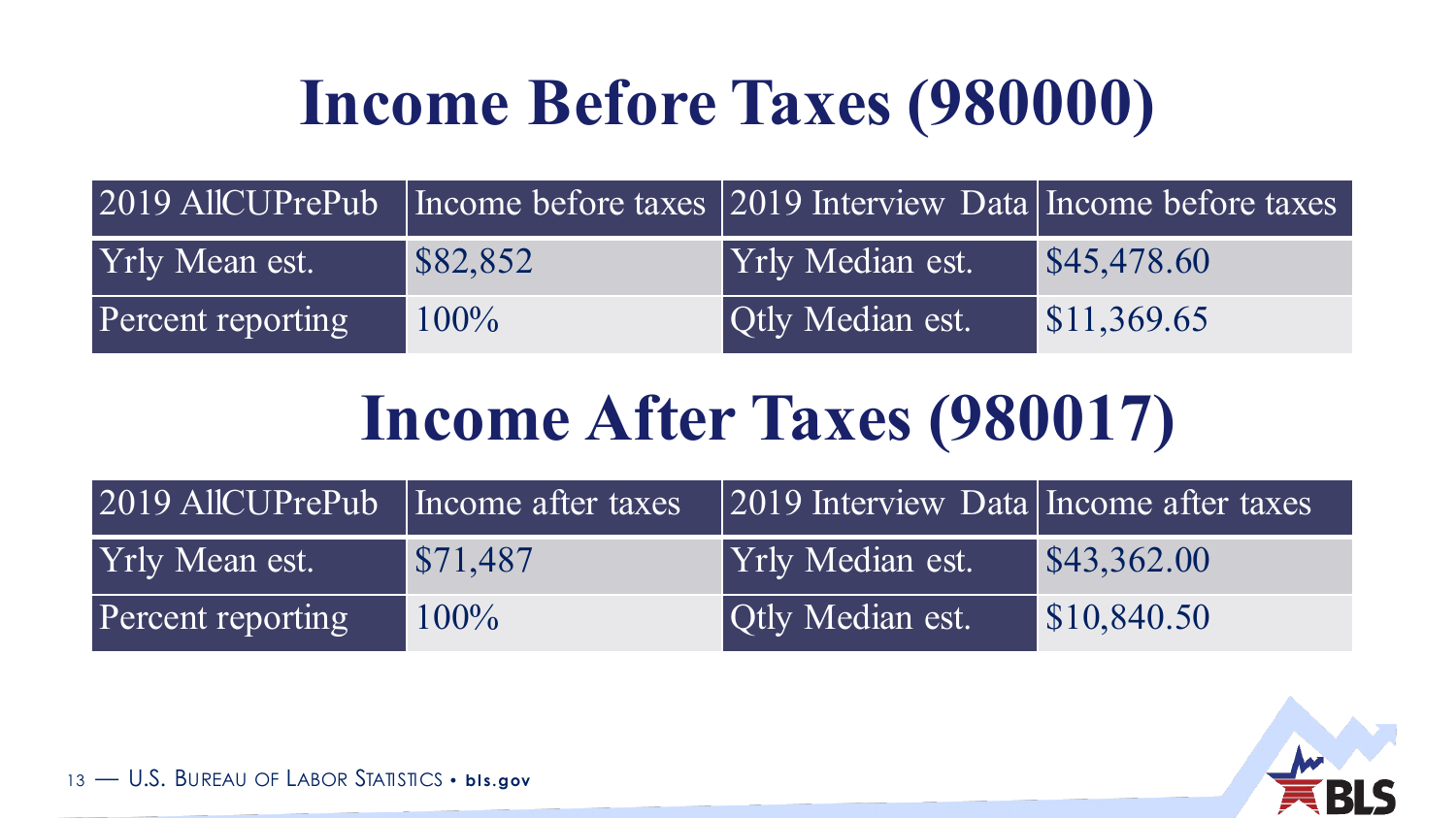# **Findings**

In all examples our median values were smaller than our mean values, regardless of the percent reporting. This means our data sample has a positive skew.

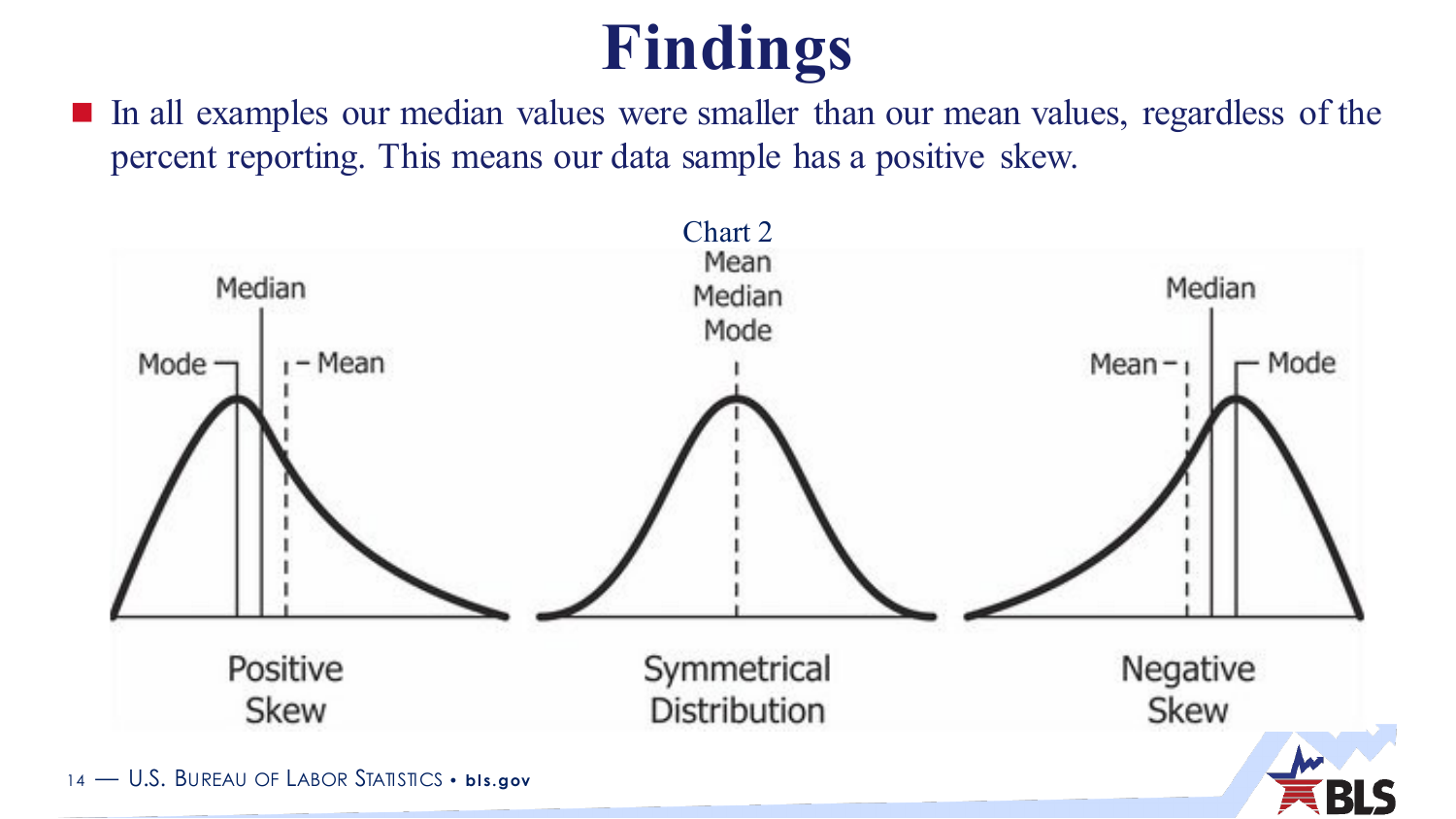# **Findings**

 Sometimes the median value of purchasers was higher or lower than the mean value of all consumer units, but the median value of purchasers was always lower than the mean value of purchasers, further highlighting the positive skew of our data samples as shown in chart 2.

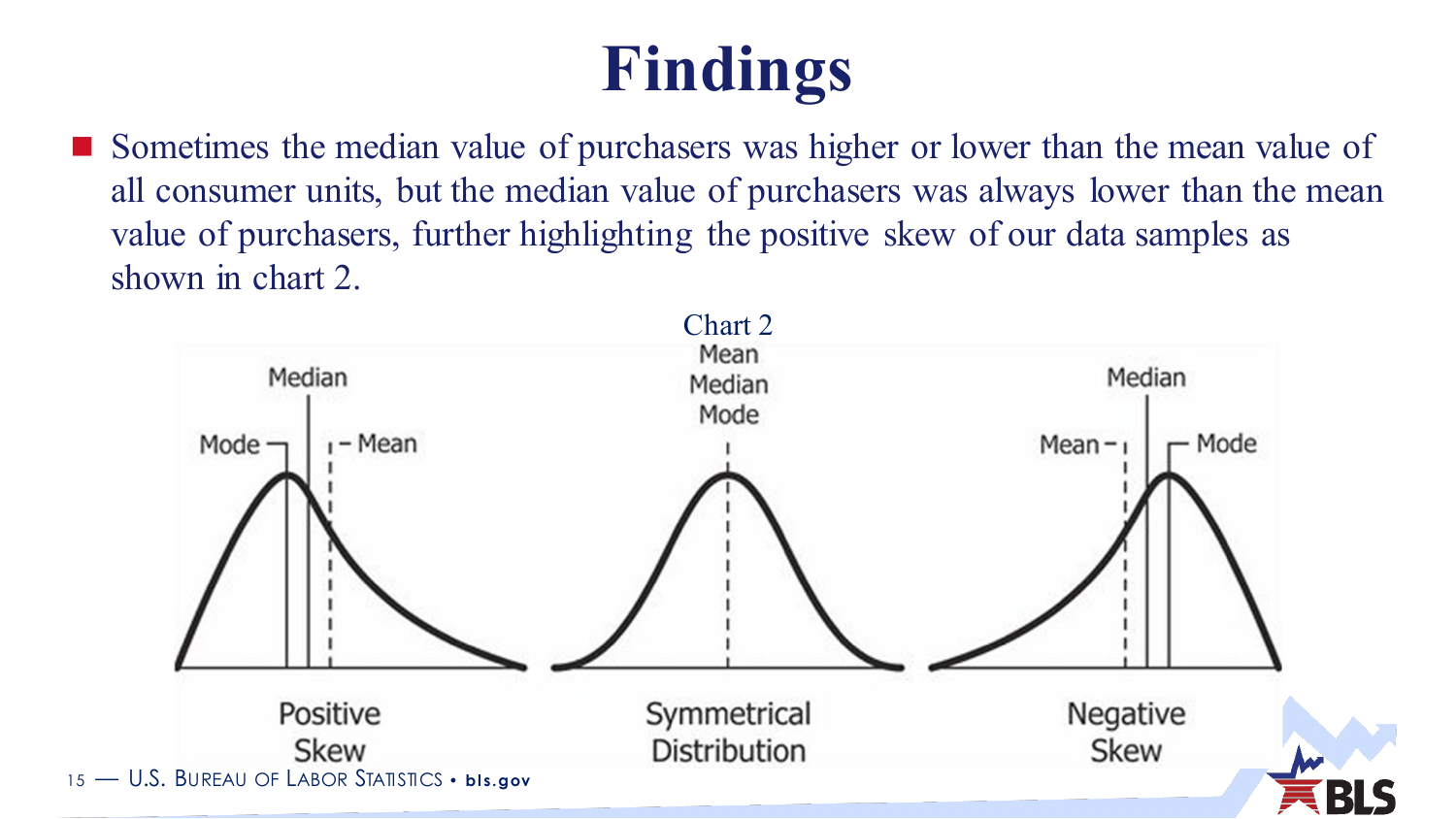# **Findings**

- Since medians show lower values of consumption than means, how does this affect our reports?
- $\blacksquare$  How does this shift affect the public perception of CE data and reports?
- Should certain published tables be republished with medians instead of means?
- Can we break populations up into subcategories and expect means to be an accurate reflections of these groups expenditures and other data points?

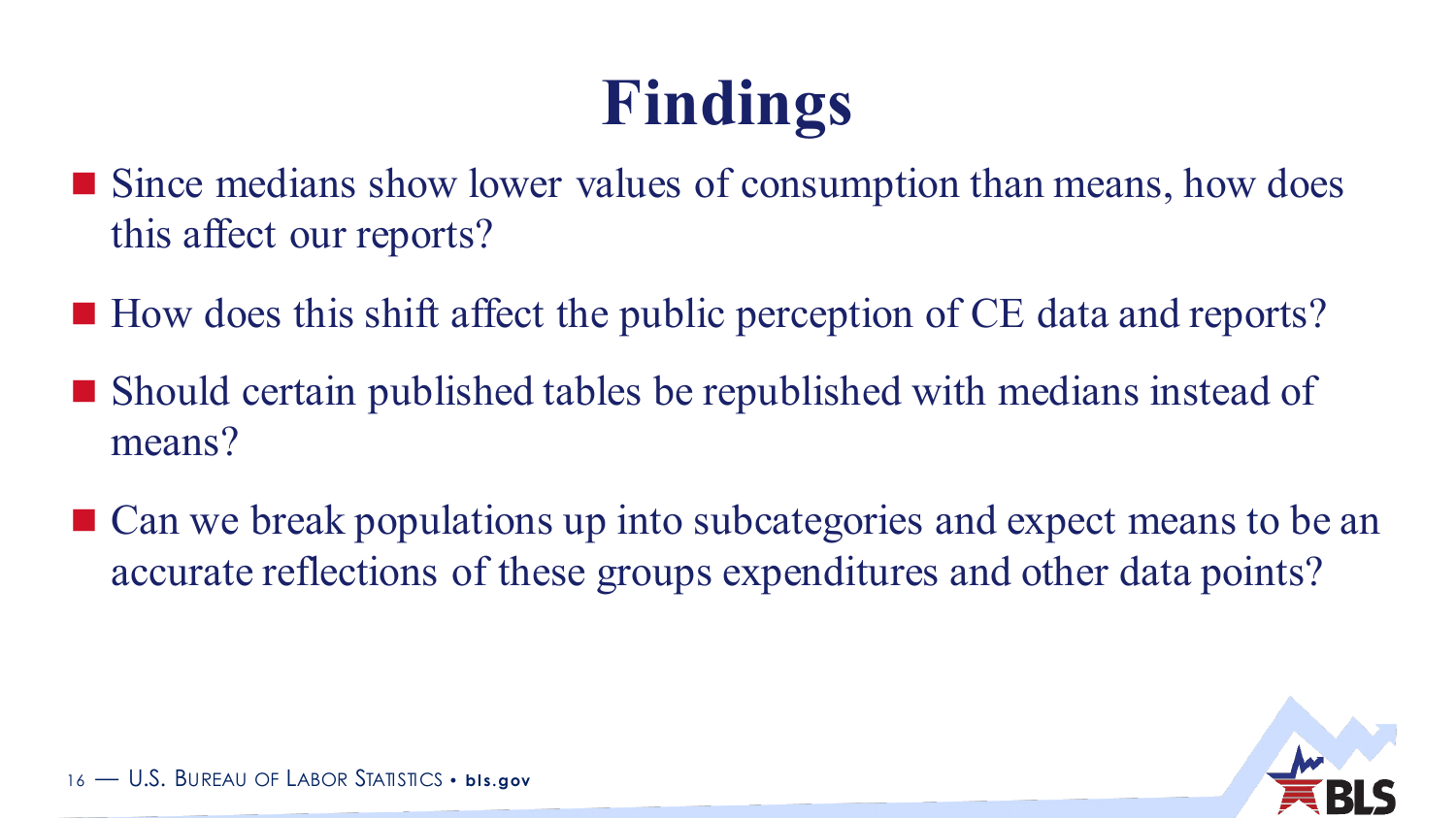### **Conclusion**

■ How we frame our data and our findings is extremely important.

- By using new metrics (medians) along with current metrics (means) we can dive deeper into the makeup of US consumer expenditures, their distributions, skew, and resulting bias to show a more accurate representation of the data we are analyzing.
- More analysis will be needed to further compare median value changes from year to year to see how else we can frame our CE data as well as how the non normal distribution of our data affects the methodology and outcomes of CE's models.
- Hopefully you can apply this mindset to reexamine how you present your data or how you examine others in the future!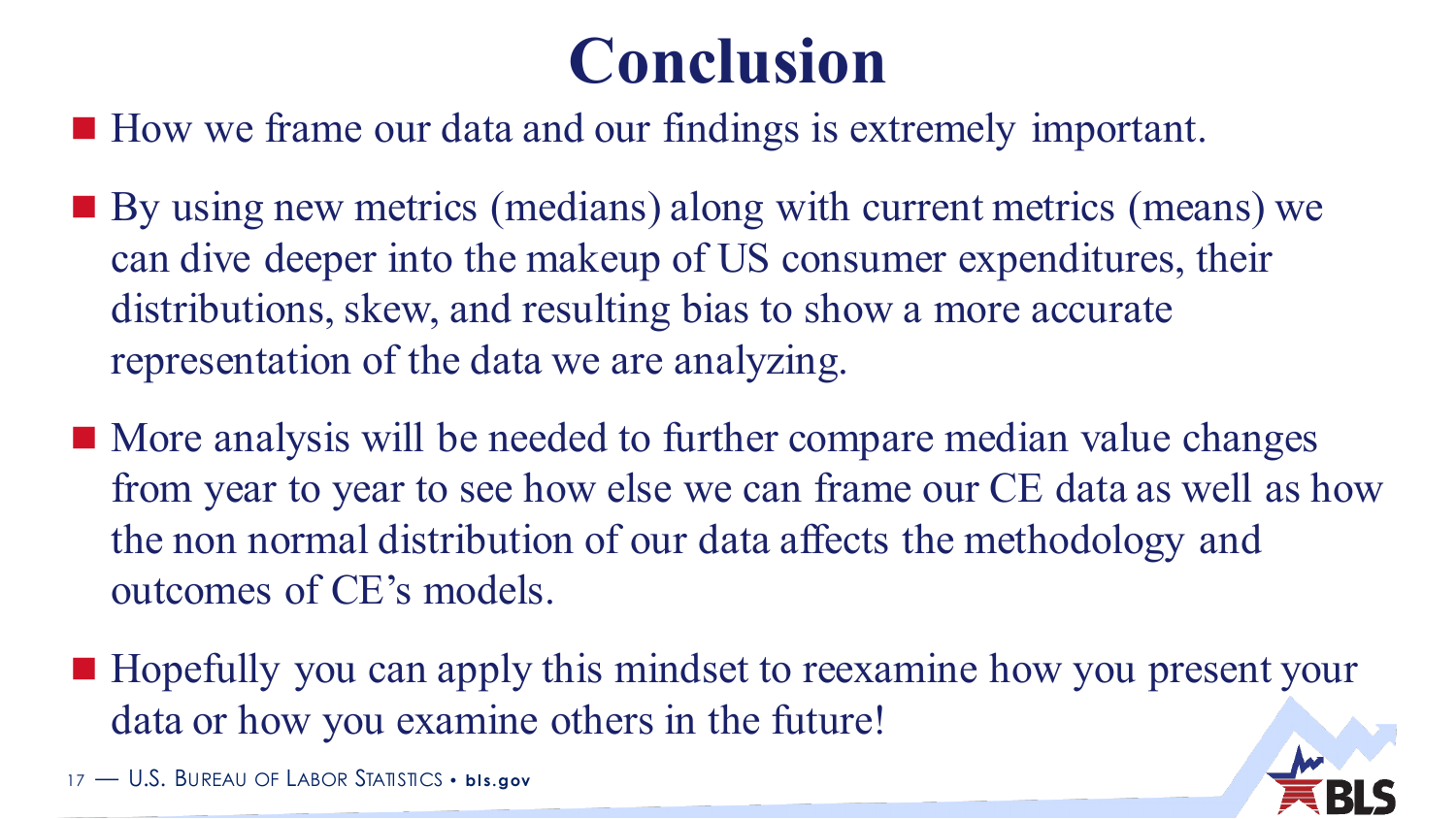### **Sources**

- 1. [https:/www.cdc.gov/csels/dsepd/ss1978/lesson2/section8.html](https://www.cdc.gov/csels/dsepd/ss1978/lesson2/section8.html)
- 2. <https://www.bls.gov/cex/2019/research/allcuprepub.pdf>
- 3. [https://codeburst.io/2-important-statistics-terms-you-need-to-know-in](https://codeburst.io/2-important-statistics-terms-you-need-to-know-in-data-science-skewness-and-kurtosis-388fef94eeaa)data-science-skewness-and-kurtosis-388fef94eeaa

## **Limitations of BLS Data**

- All of the data calculations done in today's presentation were done using CE's current internal methodology including imputation, top coding, and model weighting.
- In future publications medians maybe published using different methodology than what was used in today's presentation.